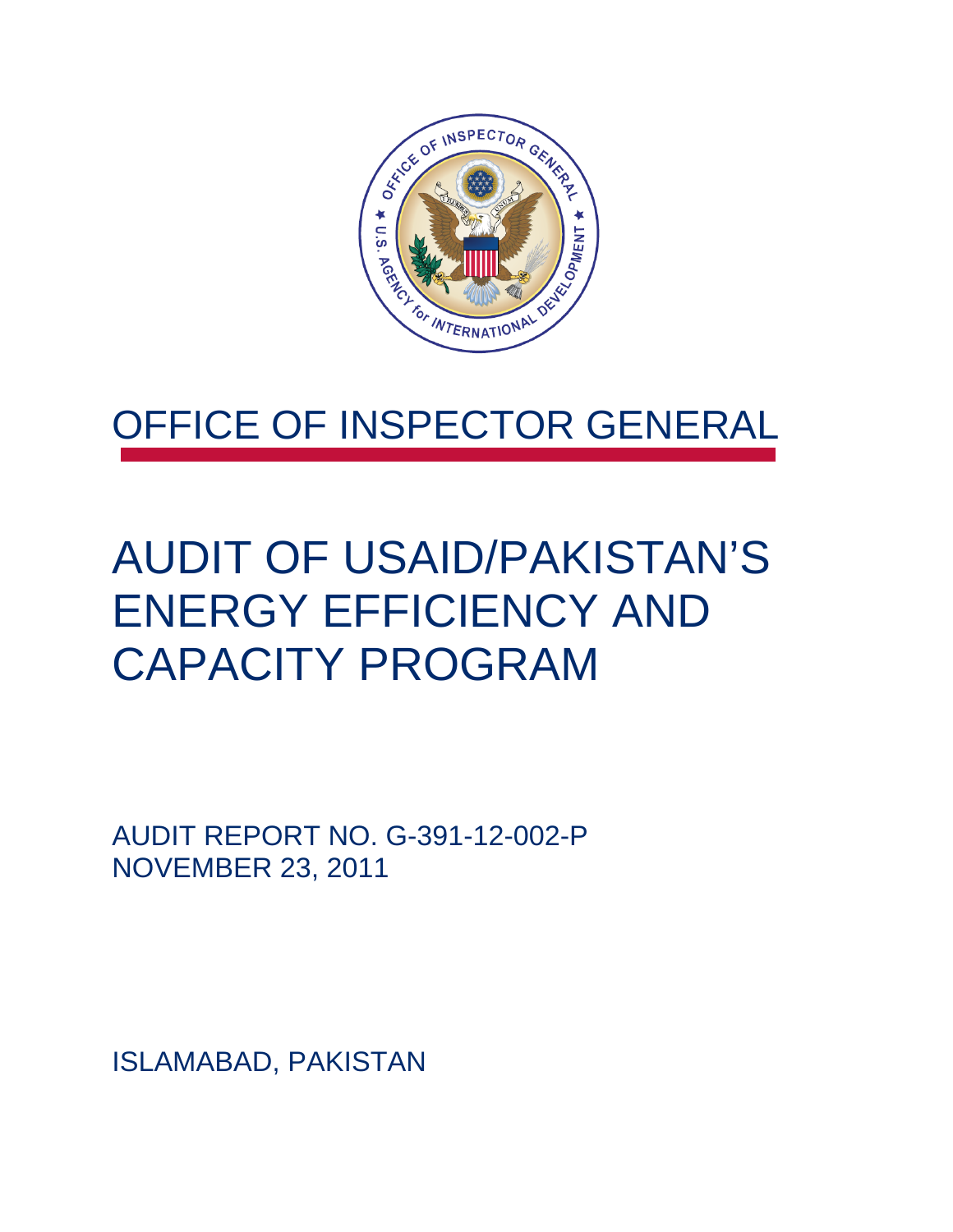

*Office of Inspector General* 

November 23, 2011

#### **MEMORANDUM**

TO: USAID/Pakistan Mission Director, Andrew B. Sisson

- **FROM:** Office of Inspector General/Pakistan Director, Joseph Farinella /s/
- **SUBJECT:** Audit of USAID/Pakistan's Energy Efficiency and Capacity Program (Report No. G-391-12-002-P)

This memorandum transmits our final report on the subject audit. In finalizing the report, we considered your comments and included your response in Appendix II.

The report contains two recommendations to help the mission improve various aspects of the program. On the basis of information provided by the mission in response to the draft report, we determined that a management decision has been reached on Recommendation 1. A determination of final action will be made by the Audit Performance and Compliance Division when the mission completes planned corrective actions. Final action has been taken on Recommendation 2.

I want to thank you and your staff for the cooperation and courtesies extended to us during this audit.

U.S. Agency for International Development American Embassy Diplomatic Enclave Ramna 5, Islamabad, Pakistan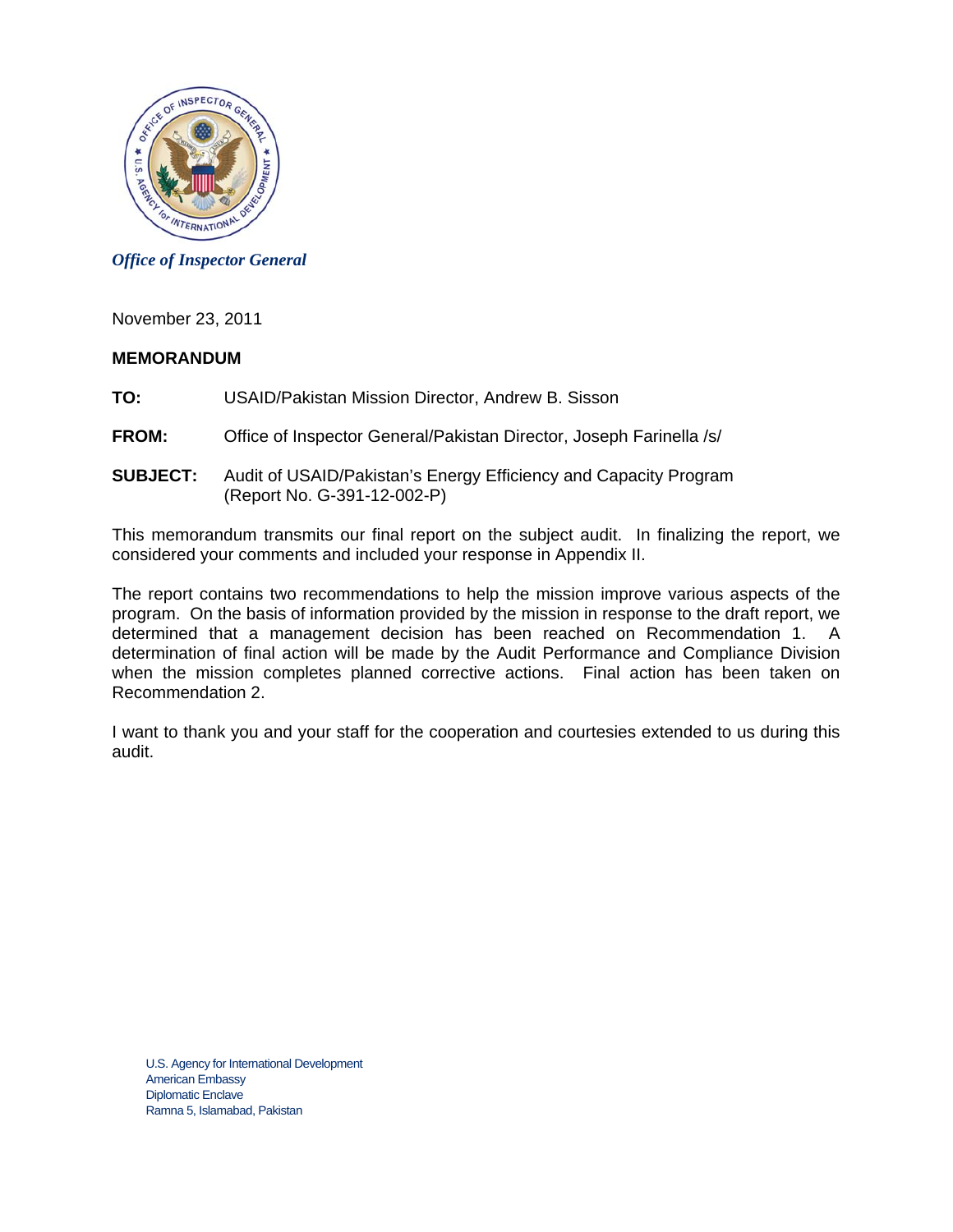# **CONTENTS**

| Statement of Work Changed |
|---------------------------|
|                           |
|                           |
|                           |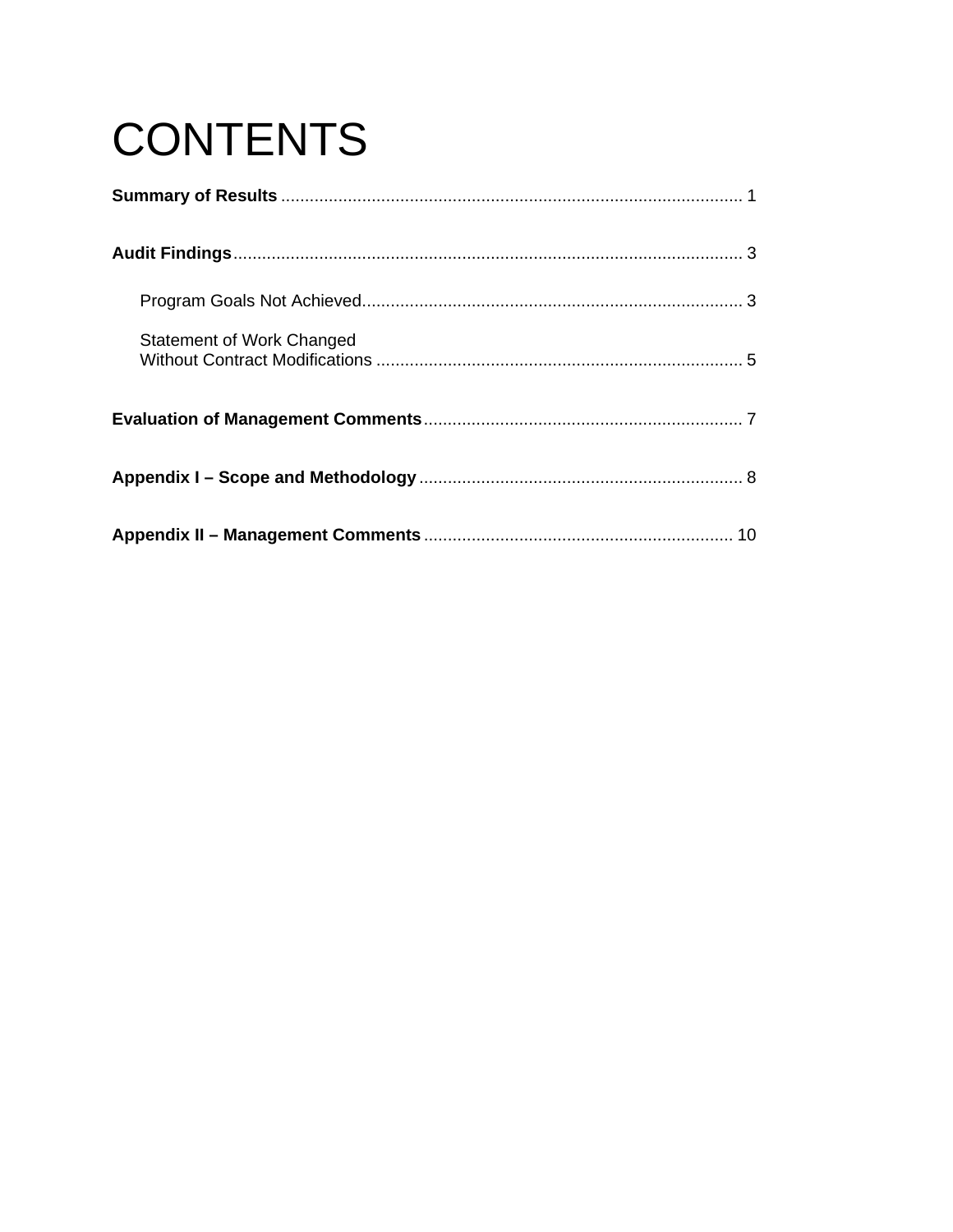## SUMMARY OF RESULTS

Pakistan suffers power blackouts of 4 to 16 hours per day because of severe supply shortages. To help address this problem, USAID/Pakistan initiated the Energy Efficiency and Capacity Program in March 2009. The mission awarded a 3-year, \$23.5 million contract to the International Resources Group to focus on training in the energy sector and on a variety of conservation activities throughout Pakistan, such as assisting industries with conservation plans. During the first year, the mission spent about \$2.1 million on these activities with modest progress as shown in the table below.

**Progress Reported After the First Year of Implementation (Audited)** 

| Progress Reported After the First Year of Implementation (Audited) |                |                                 |
|--------------------------------------------------------------------|----------------|---------------------------------|
| <b>Expected Results</b>                                            | <b>Targets</b> | <b>Actual</b><br><b>Results</b> |
| Industries with energy conservation plans                          | 15             |                                 |
| Companies evaluating energy efficiency                             | 10             |                                 |
| Energy companies upgrading equipment                               | 300            |                                 |
| Distribution companies implementing conservation strategies        |                |                                 |
| Appliance labeling program implemented                             | One            | None                            |
| Energy sector individuals trained                                  | 300            | 138                             |

In April 2010, in response to a shift in U.S. Government strategy, the mission modified the program's goal to focus on reducing energy demand through an activity to improve the efficiency of tube wells. This activity was designed to replace irrigation pumps used by farmers with more energy-efficient models. The activity offered farmers a subsidy equal to 50 percent of the cost of a new pump to replace 11,000 pumps over 2 years, thereby reducing energy demand in Pakistan by 45 megawatts.<sup>1</sup> The tube well program had a budget of \$18 million, \$15.3 million of which was to replace  $11,000$  pumps.<sup>2</sup> As of September 15, 2011, USAID/Pakistan had obligated \$14.9 million and spent \$10.2 million on the program.

USAID's Office of Inspector General in Pakistan conducted this audit to determine whether USAID/Pakistan's Energy Efficiency and Capacity Program was achieving its main goal of reducing energy demand.

As of September 15, 2011, the program was substantially short of its goal of replacing 11,000 pumps by March 2012 to reduce energy demand. Mission officials reported that farmers had replaced 963 pumps (9 percent of 11,000 planned). Replacing this number of pumps was not efficient. USAID's replacement cost increased from the original estimate of \$1,400 to nearly \$8,500 each because contractor administrative fees were distributed over 963 pumps replaced rather than over the anticipated 11,000 pumps. We estimate that 1,500 pumps will have been replaced by March 2012 when the contract ends.

The major contributing factor to the lack of progress in achieving the program goal was problems with program implementation, including failure to address farmers' reluctance to

-

 $1$  A watt is the unit of power at which energy is being used. For comparison, 45 megawatts would provide power to an average 45,000 U.S. households over the course of a year.<br><sup>2</sup> The remaining \$2.7 million was for remate load management quitabo

The remaining \$2.7 million was for remote load management switches, which were ultimately removed from the program.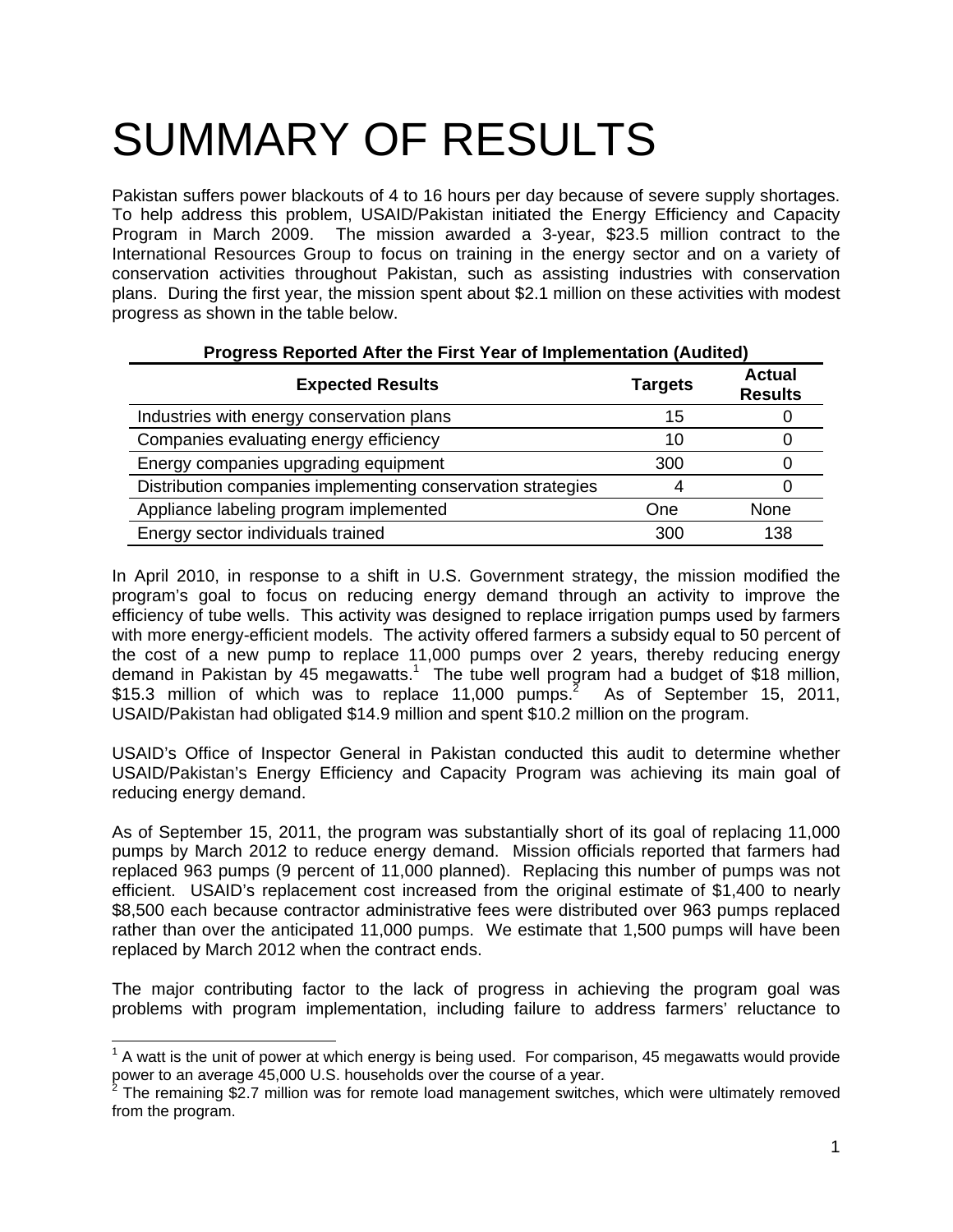participate. A shift in high-level U.S. Government strategy in the latter part of 2009 to use local contractors and historic flooding in July 2010 also delayed program implementation (page 3).

Pakistan suffered devastating floods. Some factors beyond the mission's control hindered program progress. In late 2009, U.S. Government strategy shifted toward greater involvement of Pakistani organizations in implementing assistance programs. As a result, the mission began reconsidering contracts with U.S.-based implementers and formulating details of such a transition. Then, in July 2010,

In addition, the audit found that the statement of work was substantially changed without a contract modification (page 5).

To address these problems, we recommend that USAID/Pakistan take the following actions:

- 1. Discontinue the tube well program under the Energy Efficiency and Capacity Program at the end of the contract period unless the mission develops an action plan to ensure program goals can be reached (page 5).
- 2. Modify the contract to address changes in the statement of work (page 6).

Detailed findings appear in the following section, and the scope and methodology appear in Appendix I. Management comments, without attachments, appear in Appendix II, and our evaluation of management comments is included in the report on page 7.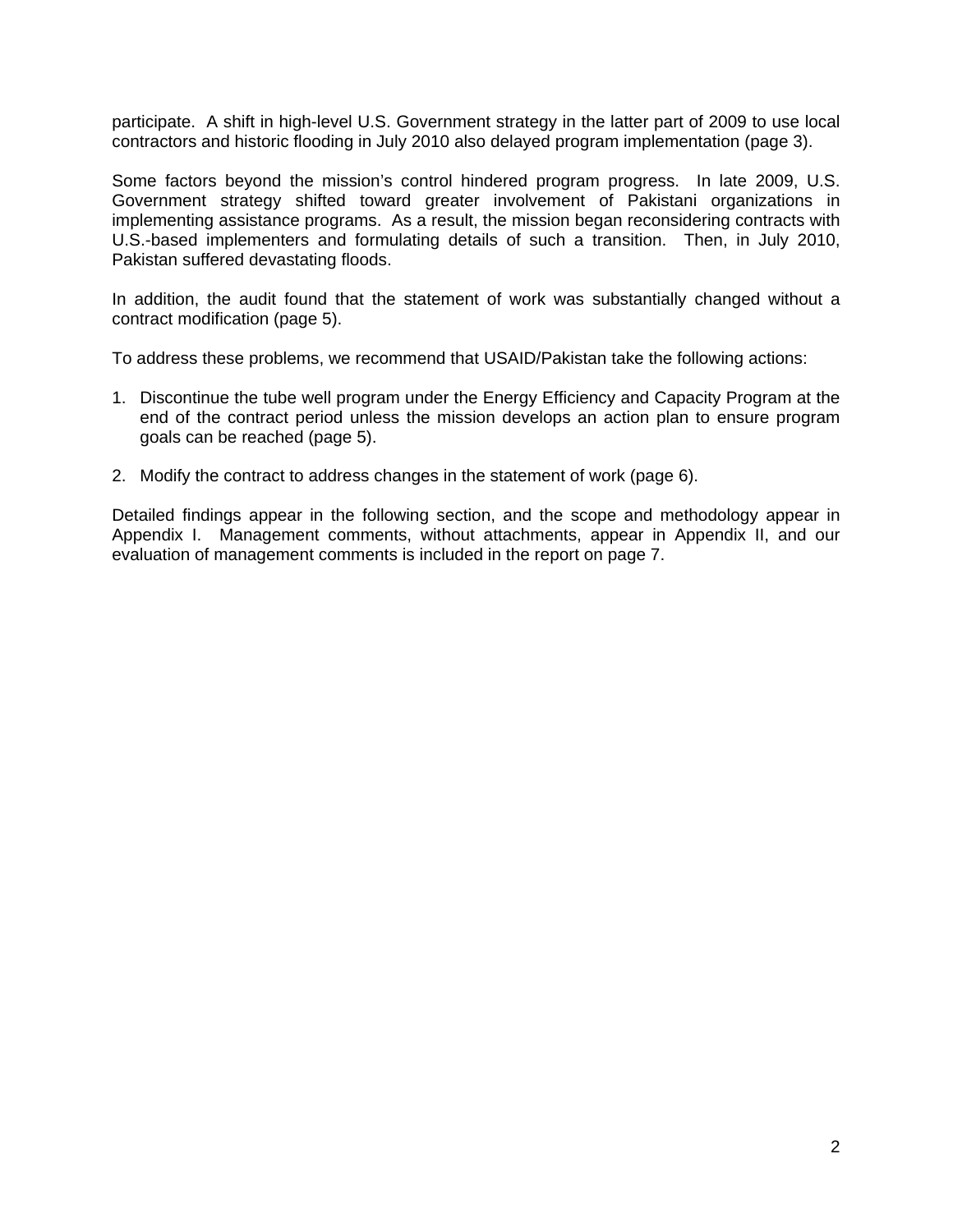## AUDIT FINDINGS

### **Program Goals Not Achieved**

**Tube Well Pilot.** In April 2010, USAID/Pakistan modified the Energy Efficiency and Capacity Program contract to incorporate a pilot phase for the tube well activity. This activity required the contractor to replace 1,000 pumps by June 30, 2010, to determine the effectiveness and sustainability of replacing 11,000 pumps. USAID/Pakistan continued the pilot into October 2010, by which time the contractor had replaced 212 pumps with more efficient pumps (like the one pictured below). USAID/Pakistan then proceeded with the program to replace 11,000 pumps. This action substantially changed the statement of work without a contract modification (as discussed in the finding on page 5). The activity budget was \$18 million, \$15.3 million of which was to replace 11,000 pumps, with the ultimate goal of reducing energy demand by 45 megawatts throughout Pakistan.



**At left a pump provided by USAID's tube well replacement activity operates on a farm in Punjab Province. At right irrigation water flows from the pump shown at left. (Photos by the Office of Inspector General, July 19, 2011)** 

As of September 15, 2011, USAID/Pakistan had replaced only 963 pumps and was significantly short of its goal to help reduce energy demand. The activity has reduced energy demand by 7 megawatts as compared with the anticipated 45 megawatts. The shortfall occurred because of problems in program implementation. Other factors included a change in mission strategy and severe flooding in 2010.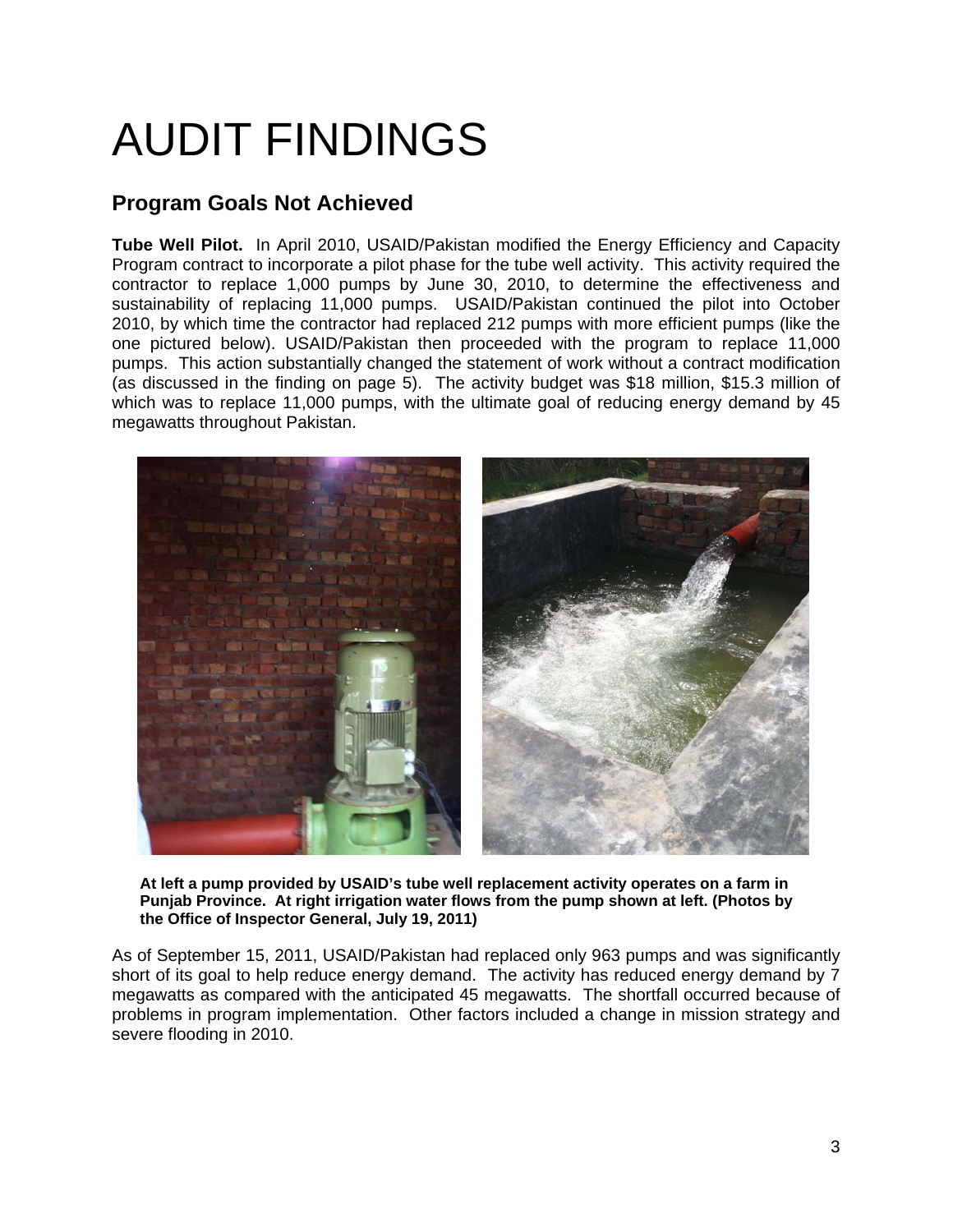**Program Not Implemented Effectively and Efficiently.** According to USAID's Automated Directives System 201.3.11.2, USAID must demonstrate the feasibility of a prospective activity prior to obligating funds.

The mission implemented a pilot phase designed to demonstrate the effectiveness and sustainability of this activity, but the pilot phase indicated that program goals were likely too ambitious and would not be achieved.

In June 2010, the contractor prepared a report titled "Pilot Tubewell Efficiency Improvement Program – Lessons Learned." The report identified the following impediments to the activity's feasibility and sustainability:

- Farmers placed a higher-than-anticipated value on their existing pumps, which they must forfeit without compensation.
- • Additional installation expenses such as masonry and electrical work were prohibitive for farmers.
- Falling water tables created uncertainty among farmers regarding the appropriate type of pump.
- Chinese pumps were available at lower cost than the subsidized pumps offered through the program.
- The regional energy distribution company, a key partner, did not fully support the program.
- Pump manufacturers felt the program was too short to justify investment in sales and service infrastructure.

To overcome farmers' reluctance to participate, the report recommended raising the subsidy to participating farmers from 50 to 75 percent of the pump's cost and offering an additional 10 percent compensation for old pumps.

Other implementation problems uncovered during audit work included USAID/Pakistan:

- Basing a budget on contractor-provided estimates of \$500 per pump. However, a more realistic estimate of the actual cost is between \$1,000 and \$4,000.
- Assuming 10 hours of daily pump usage per farmer to calculate demand reduction even though planning documents state that average usage is 7 hours.
- Allowing only 1 day for cement to settle during the installation process when it takes as long as 28 days.
- Considering Letters of Interest from farmers as a commitment to participate in the program. Only about one in eight farmers submitting a Letter of Interest ultimately participated in the program.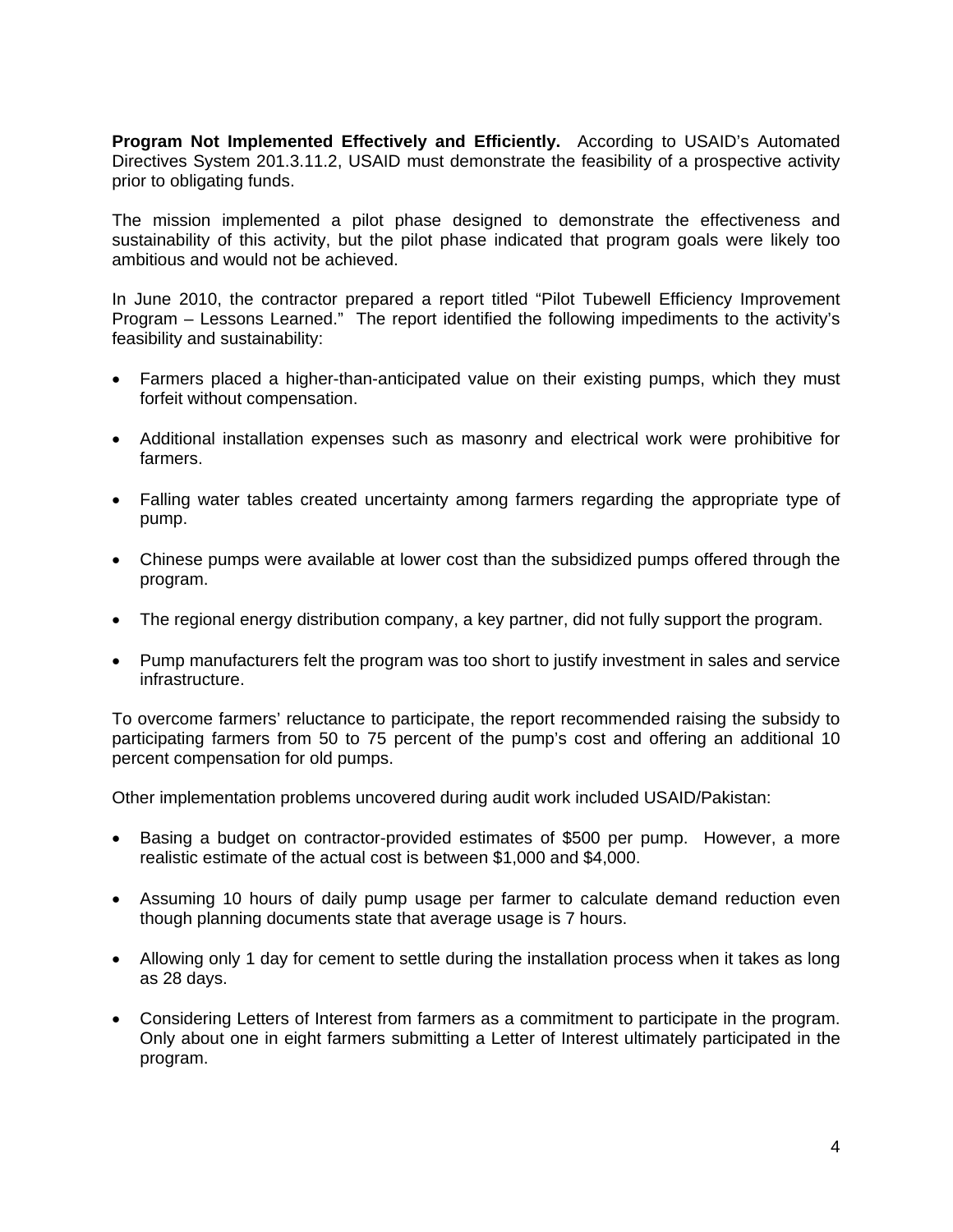The program could have been better implemented if more realistic goals had been set and USAID/Pakistan had more closely monitored and addressed problems such as those described above.

In the latter part of 2009, there was a high-level change in emphasis in U.S. Government strategy toward greater involvement of Pakistani organizations in implementing assistance programs. As a result, the mission began reconsidering contracts with U.S.-based implementers and formulating details of such a transition. Then, in July 2010 Pakistan suffered devastating floods. These factors caused delays in program implementation.

Because of the problems described above, the effort required to sell and install each pump increased, exceeding the budget. USAID budgeted \$15.3 million to replace 11,000 pumps for \$1,390 per pump; USAID has spent \$8.1 million to replace 963 pumps for \$8,456 each.

The tube well activity is scheduled to end in March 2012. The mission is considering extending the program in hopes of replacing all 11,000 pumps. Therefore, we make the following recommendation.

*Recommendation 1***.** *We recommend that USAID/Pakistan discontinue the tube well program under the Energy Efficiency and Capacity Program at the end of the contract period unless the mission develops an action plan to reach program goals.* 

#### **Statement of Work Changed Without Contract Modifications**

According to the contract, the contracting officer is the only person authorized to make or approve any changes in the requirements of the contract through a contract modification. In the event that the contractor makes any changes at the direction of any person other than the contracting officer, the change "shall be considered to have been made without authority." Additionally, the designation letter for the contracting officer's technical representative (COTR) stipulates that the COTR has no authority to direct the contractor, either in writing or verbally, to make changes to the contract statement of work or terms and conditions of the contract.

On three occasions USAID/Pakistan officials instructed the contractor to make changes in implementation, yet the contracting officer did not modify the contract to reflect these significant changes.

- On June 24, 2010, the contracting officer issued a letter instructing the contractor to terminate all non-tube-well activities except (1) demand-side management and energy rationing and (2) energy efficiency and conservation. Further, the contracting officer expanded the tube well program from the pilot project of 1,000 to replace 11,000 pumps. This expansion marked a substantial change to the statement of work.
- On June 29, 2010, the contracting officer issued a letter instructing the contractor to terminate all non-tube-well activities, including the two activities noted above.
- On October 13, 2010, the COTR issued a letter instructing the contractor to reinstate the two activities that the contracting officer had terminated in the instructions issued June 29, 2010.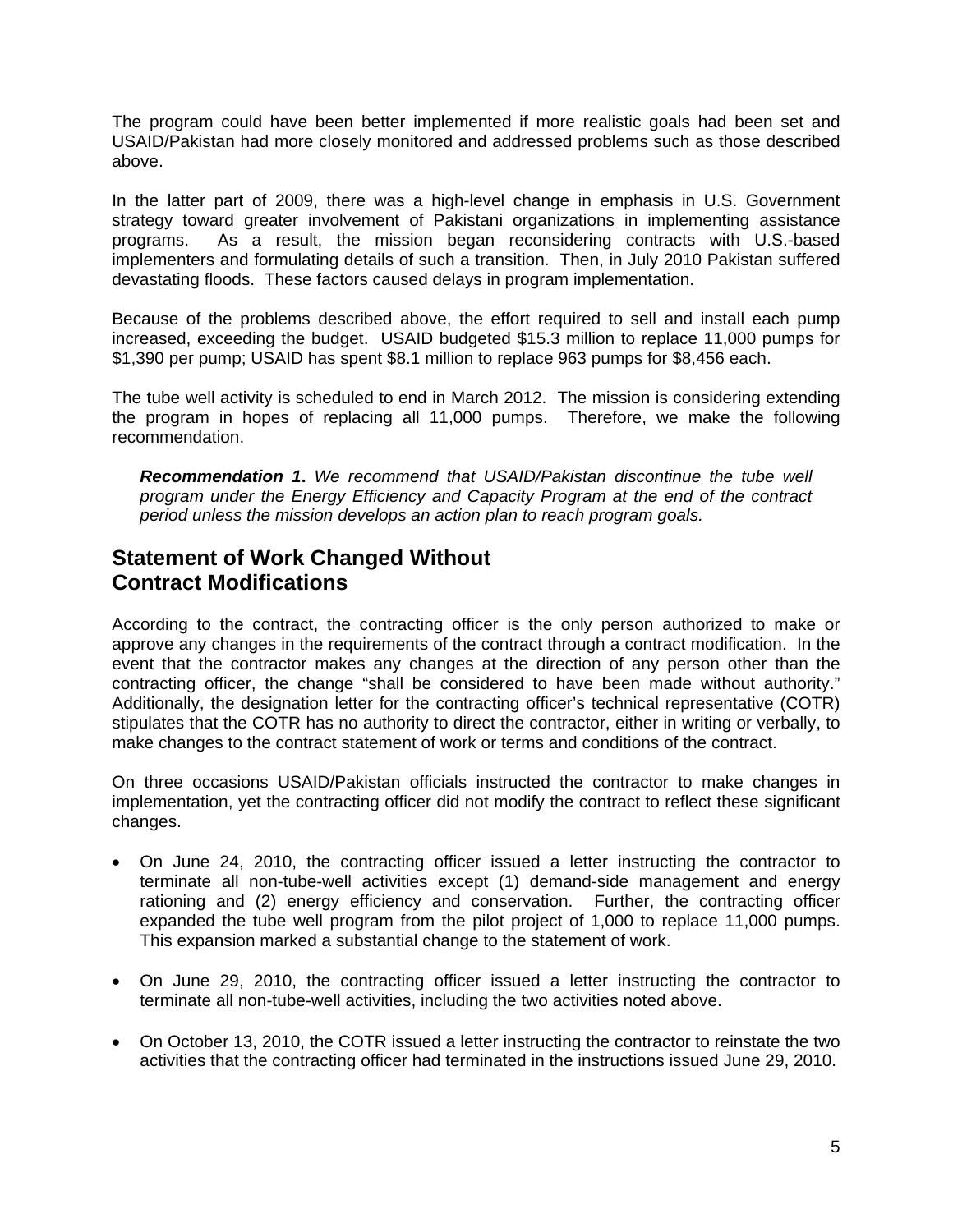Lack of oversight by supervisory contracting officials resulted in work being done that constituted a significant change without contract modifications. Contractor accountability is compromised when substantial changes are made without formal contract modifications.

We brought this issue to USAID/Pakistan's attention during the audit. USAID/Pakistan officials subsequently provided evidence on September 30, 2011, that the contracting officer had modified the contract. Therefore, the following recommendation is closed upon issuance of this report.

*Recommendation 2***.** *We recommend that USAID/Pakistan modify the Energy Efficiency and Capacity Program contract to reflect changes in the statement of work.*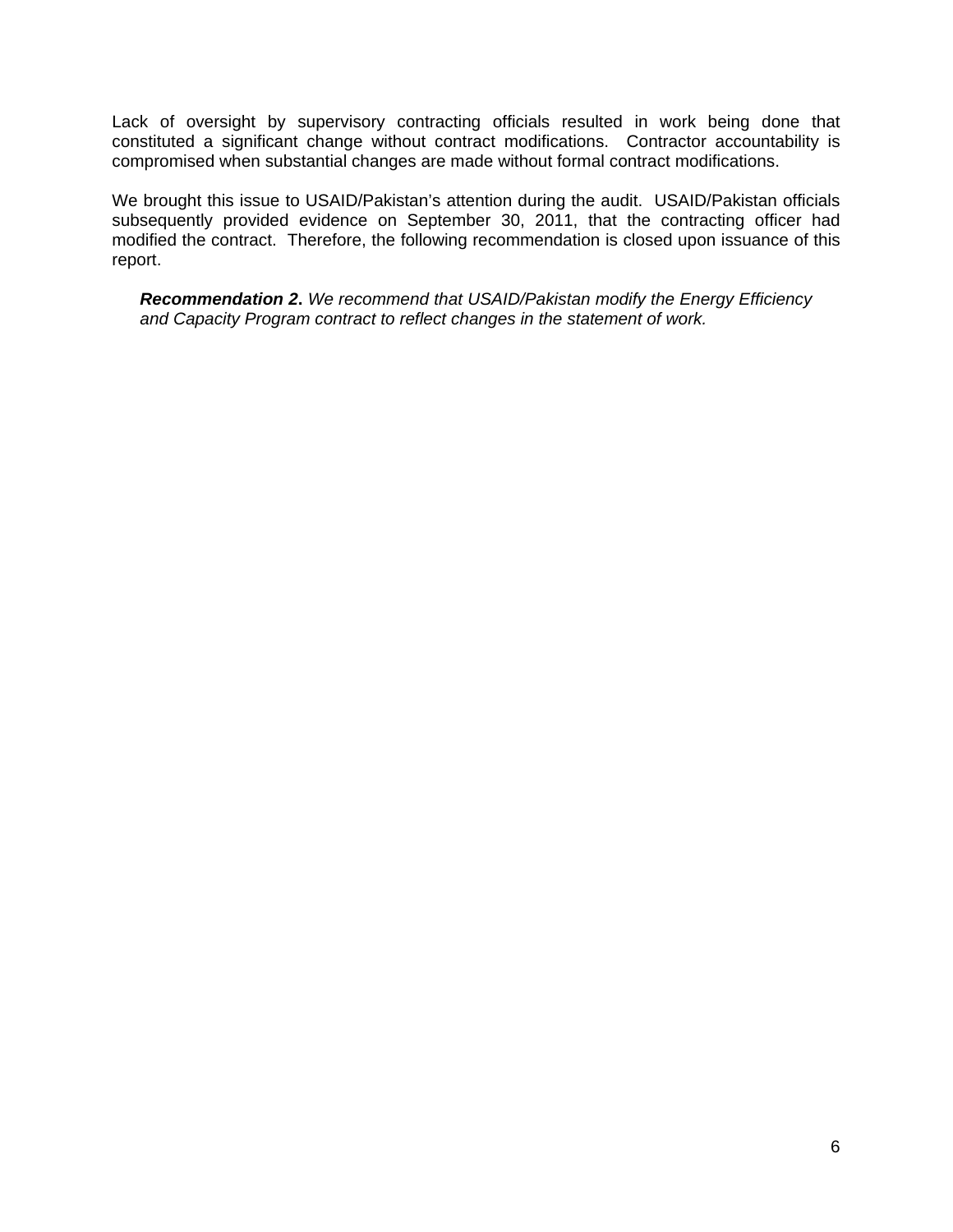### EVALUATION OF MANAGEMENT **COMMENTS**

USAID/Pakistan agreed with the two recommendations in the draft report. A management decision has been reached on Recommendation 1, and final action has been taken on Recommendation 2.

 **Recommendation 1.** We recommend that USAID/Pakistan discontinue the tube well program under the Energy Efficiency and Capacity Program at the end of the contract period unless the mission develops an action plan to reach program goals.

USAID/Pakistan stated that it has developed a revised business plan to improve program deliverables and achieve the target goals. The mission is expected to approve the business plan by January 31, 2012. A management decision has been reached on Recommendation 1.

**Recommendation 2.** We recommend that USAID/Pakistan modify the Energy Efficiency and Capacity Program contract to reflect changes in the statement of work.

On September 30, 2011, the Office of Acquisition and Assistance modified the contract to address changes made in the statement of work. Final action has been taken on Recommendation 2.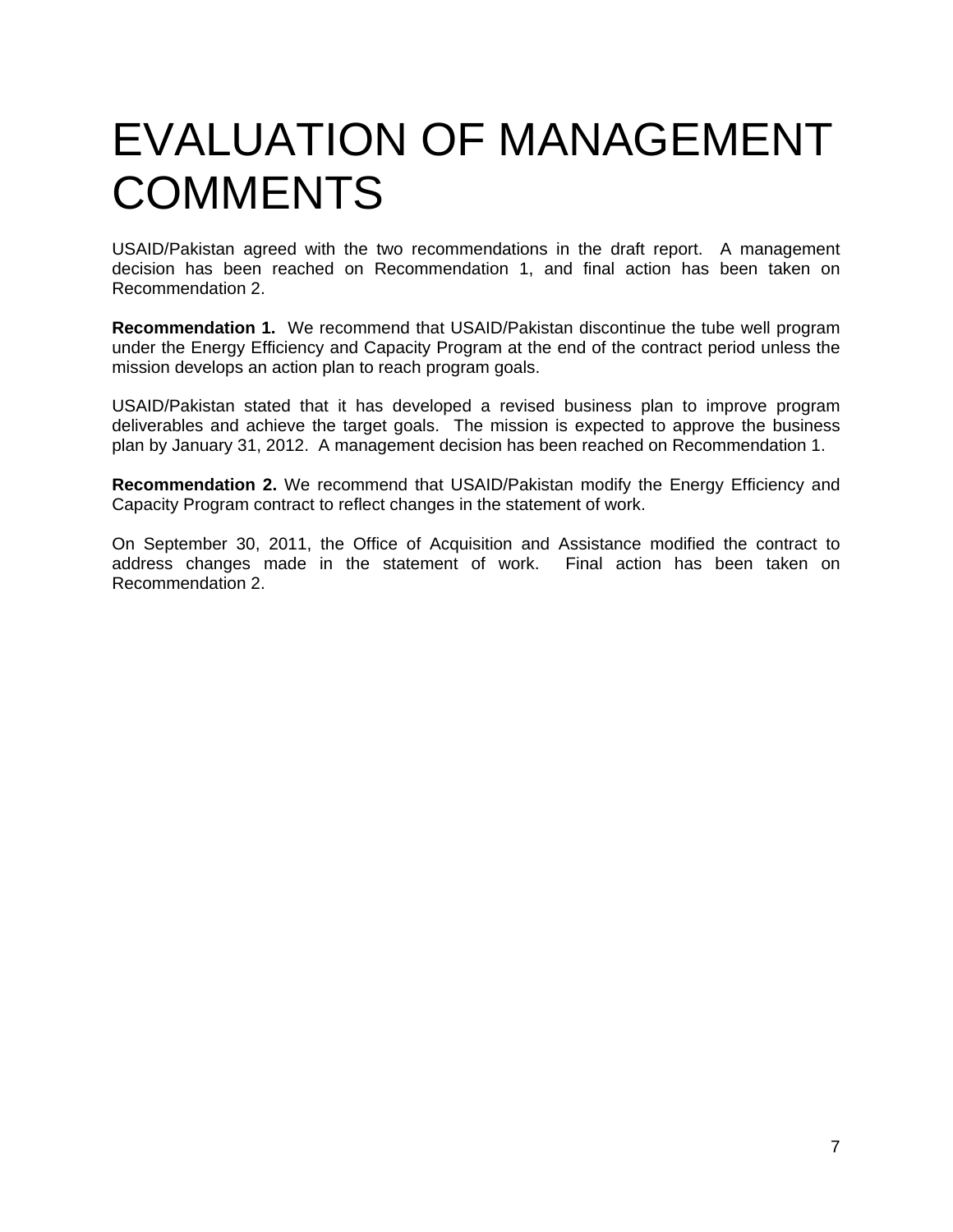## SCOPE AND METHODOLOGY

### **Scope**

We conducted this performance audit in accordance with generally accepted government auditing standards. Those standards require that we plan and perform the audit to obtain sufficient, appropriate evidence to provide a reasonable basis for our findings and conclusions in accordance with our audit objective. We believe that the evidence obtained provides that reasonable basis.

The purpose of this audit was to determine whether USAID/Pakistan's Energy Efficiency and Capacity Program was achieving its main goal of reducing energy demand to sustain Pakistan's economic growth.

The audit covered the Energy Efficiency and Conservation Program from March 2009 through September 15, 2011. The contract incorporating this program started on March 26, 2009, and is to end on March 26, 2012. As of September 2011, USAID/Pakistan had obligated \$14.9 million and spent \$10.2 million on the subject contract. The primary focus of the audit was the \$8.1 million spent on the tube well component.

implementing partner's Islamabad program offices from July 2011 through September 2011. pump. We reviewed USAID policies and procedures such as Automated Directives System Chapters 200, 201, and 302 and supplemental guidance. We reviewed and analyzed financial reports, contracts, and project documentation. We interviewed officials with USAID/Pakistan and the implementing partner. Audit fieldwork was performed at the USAID/Pakistan mission and at the We also conducted site visits to USAID/Pakistan's satellite office in Lahore and to Nankana Sahib, Punjab Province, between July 19 and 20, 2011, and observed the operation of a new

In planning and performing the audit, the audit team assessed controls used by the mission to manage the program and to ensure that USAID/Pakistan provided adequate oversight of program activities. These controls included maintaining regular contact with the implementing partner and reviewing project files. The contractor maintained detailed records, including digital photos, of pumps installed.

#### **Methodology**

To answer the audit objective, the audit team followed the following steps:

- 1. Determined the program's main goals.
- 2. Evaluated the appropriateness of indicators and targets.
- 3. Determined progress toward targets and goals.
- 4. Evaluated the cost-effectiveness of the program.
- 5. Assessed compliance with branding and marking.

To achieve these steps, the audit team reviewed the contract and modifications, USAID correspondence with the contractor, and weekly and quarterly program reports. The audit team interviewed staff from USAID, the contractor, and one subcontractor. The audit team met with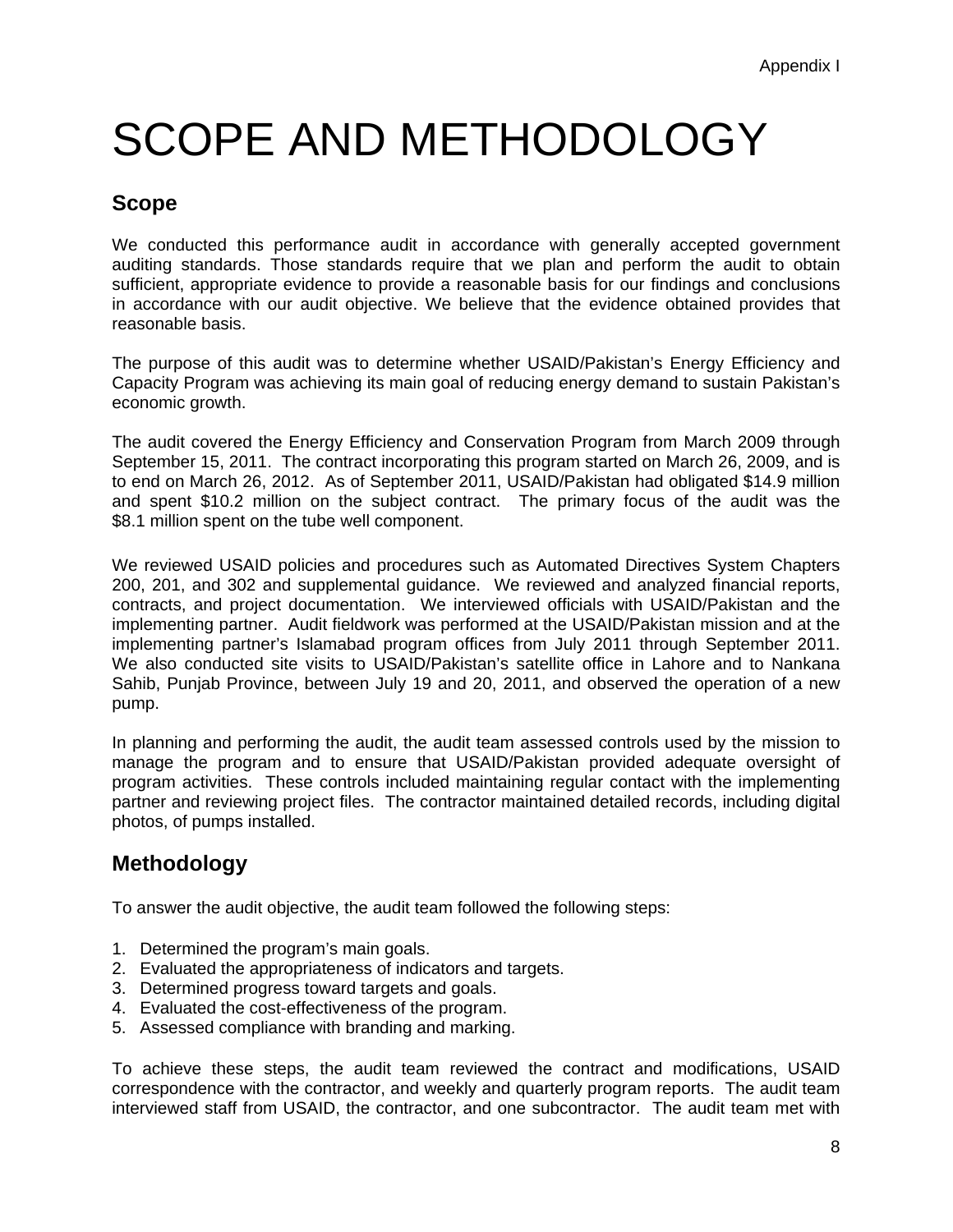representatives of the Government of Pakistan and attended a meeting of several farmers and another meeting with pump manufacturers. The audit team made a site visit to Lahore and Nankana Sahib, Sindh Province, between July 19 and 20, 2011, and observed the operation of a pump installed with program funds as well as a demonstration of pre- and postinstallation inspection methods.

Security-related travel constraints precluded us from making more extensive site visits. Auditors reviewed and analyzed contractor data and interviewed contractors, farmers, and selected Government of Pakistan individuals. The controls observed during our site visit to Lahore provided auditors with reasonable assurance that the data obtained and reviewed are sufficiently reliable.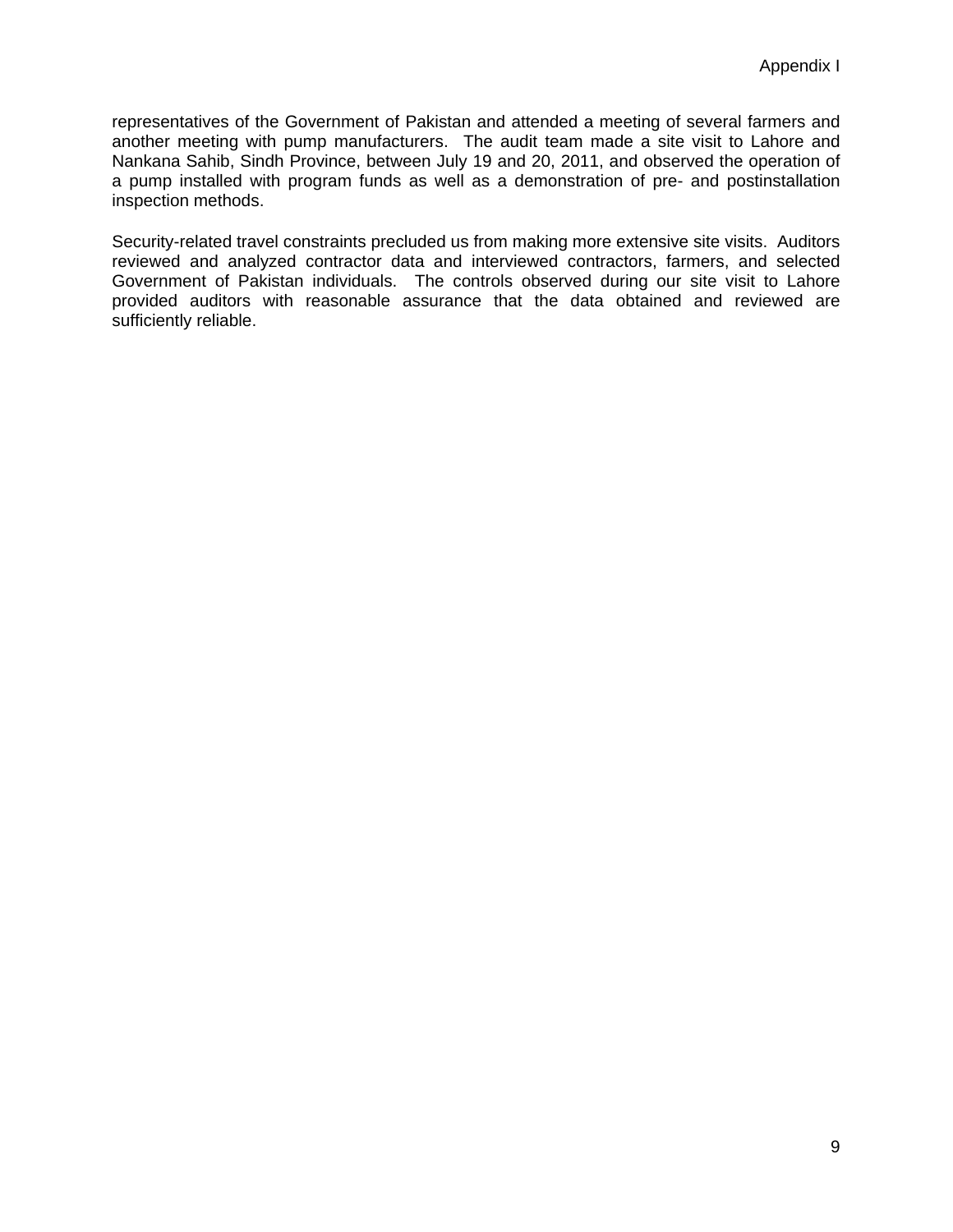## <span id="page-12-0"></span>MANAGEMENT COMMENTS



#### **MEMORANDUM**

| Date: | November 10, 2011                                   |
|-------|-----------------------------------------------------|
| To:   | Joseph Farinella<br>Director OIG/Pakistan           |
| From: | Karen Freeman /s/<br><b>Acting Mission Director</b> |
|       | Subject: Management Comments on the Audit of USA    |

**SHD/Pakistan's Energy Efficiency** Capacity Program

Reference: Draft Report No. G-391-12-00X-P

In response to the referenced draft audit report, please find below mission management comments on the two recommendations included therein.

**Recommendation No.1: We recommend that USAID/Pakistan discontinue the tube well program under the Energy Efficiency and Capacity Program at the end of the contract period unless the mission develops an action plan to ensure program goals can be reached.** 

#### **Management Comments:**

Mission management concurs with the recommendation. The Office of Energy has developed a revised business plan to improve project deliverables and achieve the target goals. A document with the Business Plan has been submitted to the Front Office for approval, and is expected to be approved by January 31, 2012.

#### **Recommendation No.2: We recommend that USAID/Pakistan formally modify the contract to address changes in the statement of work.**

#### **Management comment:**

Mission management concurs with the recommendation. The Office of Acquisition and Assistance has already modified the existing contract to address changes made in the statement of work. The modification to the contract is attached as Annex A to the memo.

Hence, corrective action on this recommendation has been taken by the Mission. Therefore, we request closure of this recommendation upon issuance of the final report.

Annex A: Copy of the modification to the contract